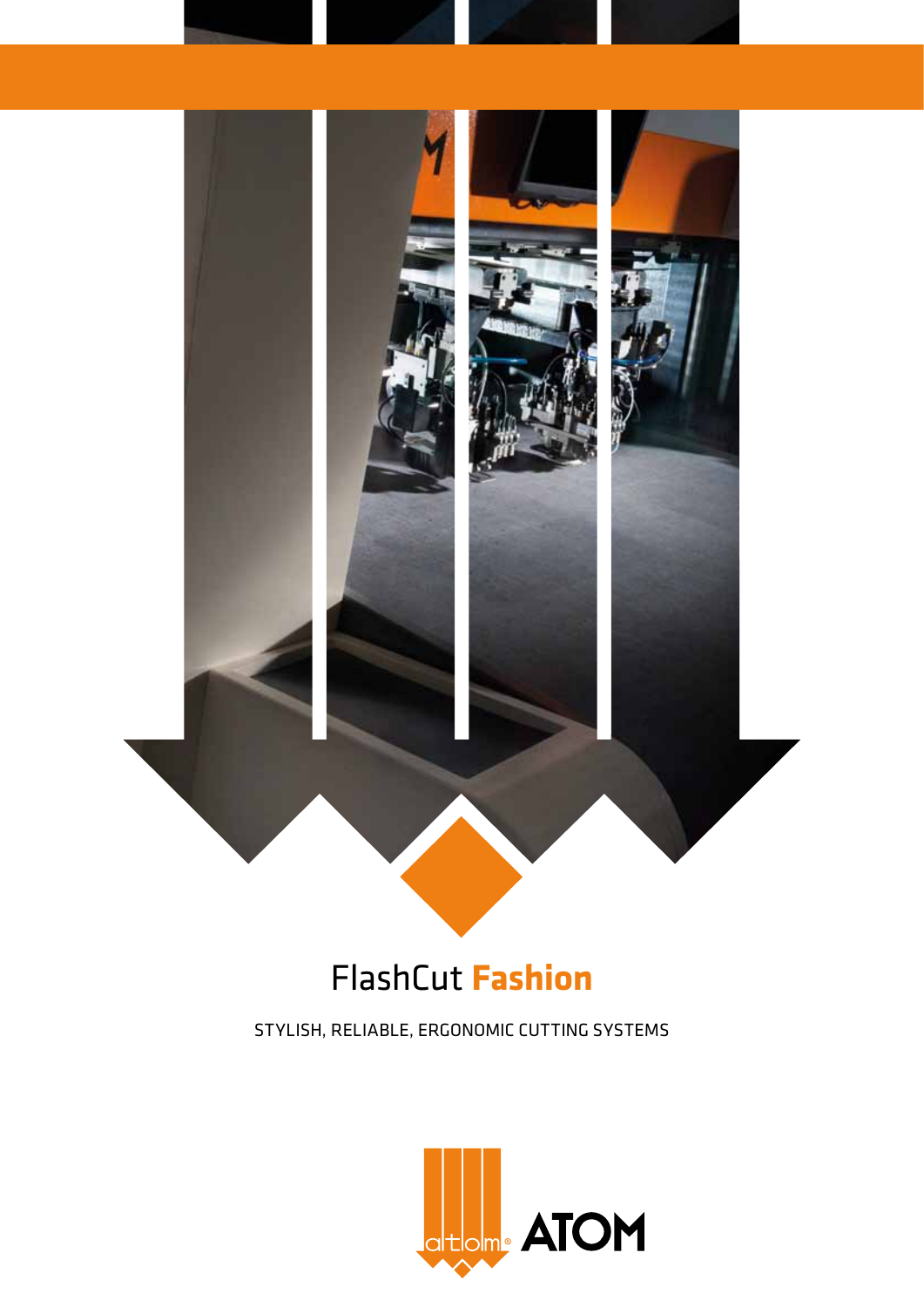PERFECT SYNTHESIS OF AN ATTRACTIVE DESIGN AND TECHNICAL/FUNCTIONING FEATURES AT THE STATE-OF-THE-ART, THE CUTTING SYSTEMS OF THE FASHION SERIES REPRESENT THE NEW BENCHMARK IN LEATHER GOODS AND FOOTWEAR PRODUCTION.

THEIR TWO CUTTING HEADS, PRECISION, SPEED AND RELIABILITY, JOINT TO A HIGHLY ERGONOMIC DESIGN AND TO AN EASY AND INTUITIVE SOFTWARE INTERFACE ENABLE YOU TO REACH HIGH PRODUCTION RESULTS AND MAXIMUM OUTPUT EVEN IN CASE OF BIG PATTERNS.



FlashCut **Fashion** 16 B FlashCut **Fashion** 16 BP FlashCut **Fashion** 26 B All-in-One



To satisfy any cutting need, the Fashion tables can cut with 5- or 7-tool heads, which can be equipped with a wide range of cutting chucks, marking pen and 3 or 5 punching tools, adjustable and rotating, with high punching frequency. The powerful Venturi system can be fitted for cutting scraps suction.



High brightness overhead projectors assure a clear visualization of any material or color in any environment. Using LED lamps they grant high brightness, stability in power projection, low maintenance and long life.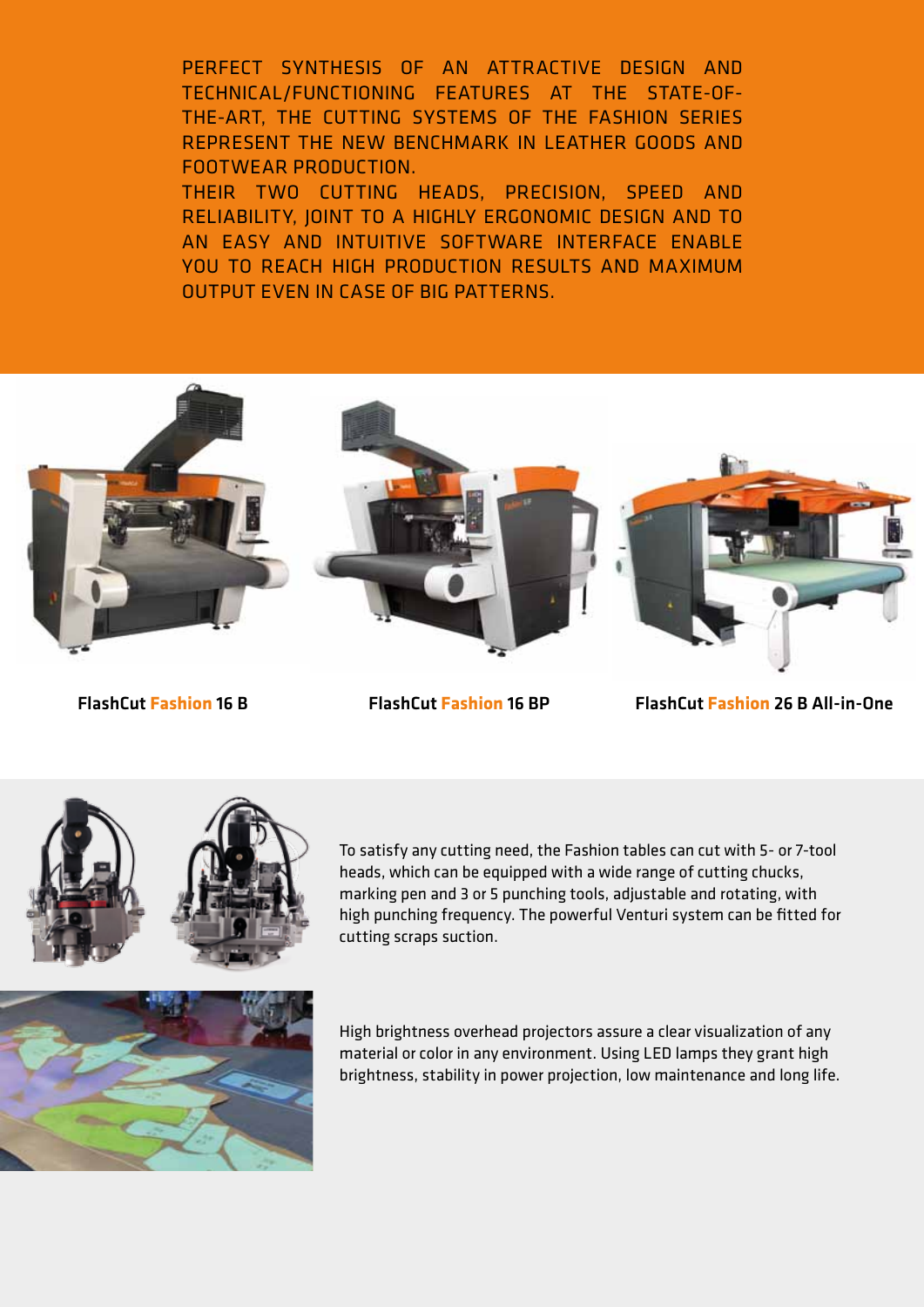

# PARTITIONED VACUUM **SYSTEM**

Powerful, partitioned, adjustable vacuum system, to be adapted to any type of material or job and concentrated where needed. It allows the best fixing during cutting and the highest energy saving at the same time.



# HIGH CUTTING **ACCURACY**

Flat working surface and perfect parallelism with knife, supported by a rigid structure, grant homogeneous cutting precision and longer life to feeding belt..



## PERFORMANCE AND RELIABILITY

Perfect quality and considerable cutting speed are the result of a solid, accurate mechanic engineering and of a state-of-the-art electronics.



## OPTIMIZED NESTING

Customized systems for automatic nesting and friendly interface dramatically reduce the overall time for placing the shapes to be processed and optimize the material yield.

#### FOR SYNTHETIC MATERIAL

The exclusive "pinch and grab" feeding system, available on BP version, is made to ease the cut of multilayer synthetic materials in rolls. It ensures the maximum accuracy in feeding and, combined with partitioned vacuum system, it allows the best material fixing during cutting, even at high speed.

#### PICKING ASSISTANCE

To speed up and ease the picking of cut pieces, the software managing the back projectors gathers parts by size and shows the cut pieces divided by color (2UP models).

#### ACQUISITION SYSTEMS

VisionPlus off-line acquisition systems are available to complete cutting and picking operations. moreover, Allin-One models are made to combine the whole working cycle (acquisition, nesting, cutting and picking) in a single machine, to avoid waste of space, time and labor costs.